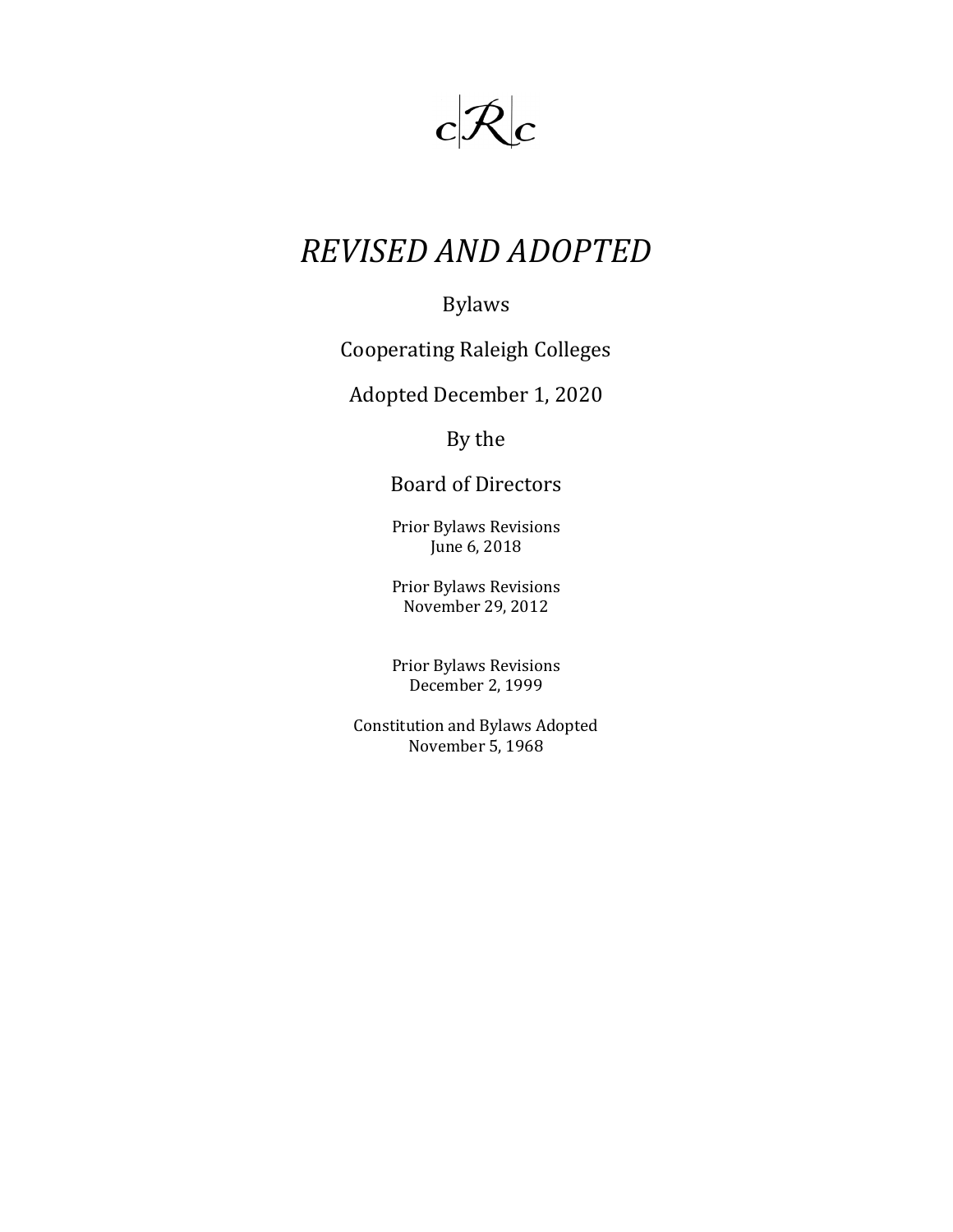#### **CONSTITUTION AND BYLAWS OF COOPERATING RALEIGH COLLEGES**

#### **Article I – Name, Purpose, Mission, and Location**

Section 1. Name. The name of this voluntary nonprofit unincorporated association of colleges and universities shall be "Cooperating Raleigh Colleges" (CRC).

Section 2. Purpose. The purposes of the CRC shall be to develop and conduct cooperative educational activities within and among the educational institutions which are members.

Section 3. Mission. The mission of the CRC is to:

- Build on the strengths and opportunities derived from sharing the same community.
- Build on the uniqueness and power of our particular combination of institutions.
- Communicate the combined value of the member institutions to the community and positively connect the campuses and the community.
- Stimulate problem-solving for shared challenges on and off the campuses.
- Function as a clearinghouse for information and resource sharing and a convening for shared interests.
- Work on behalf of students, faculty or staff members in two or more institutions with an emphasis on projects with specific goals and outcomes.

Section 4. Location. The CRC will be located in Raleigh, North Carolina. The principal office is currently at 15 E. Peace Street, Raleigh, NC 27604.

#### **Article II – Membership**

Section 1. New Members. Any college or university in Raleigh, North Carolina, or its immediate environs may become a member of Cooperating Raleigh Colleges, upon approval by two-thirds vote of all the Directors of CRC, provided that the institutions:

- Shall be accredited by the Southern Association of Colleges and Schools (SACS) or such other accrediting body as may be approved by the Directors.
- Contribute appropriately to the quality and effectiveness of CRC programs and services through a substantial presence in the Raleigh area; and
- Accept fiduciary obligations, as determined by the Board.

Section 2. Resignation. Membership shall be wholly voluntary and any college or university may withdraw at any time from membership at the end of any fiscal year upon written notice to the CRC. The resignation from membership by a college or university shall require notification no later than the preceding December 1 and shall also require the fulfillment of all membership obligations, including fiduciary obligations, in force at the time of the resignation.

Section 3. Nonmember Affiliates. Nonmember Affiliate status may be granted upon application and approval by a two-thirds vote of the full Board of Directors to those organizations not eligible for full membership provided that such organizations: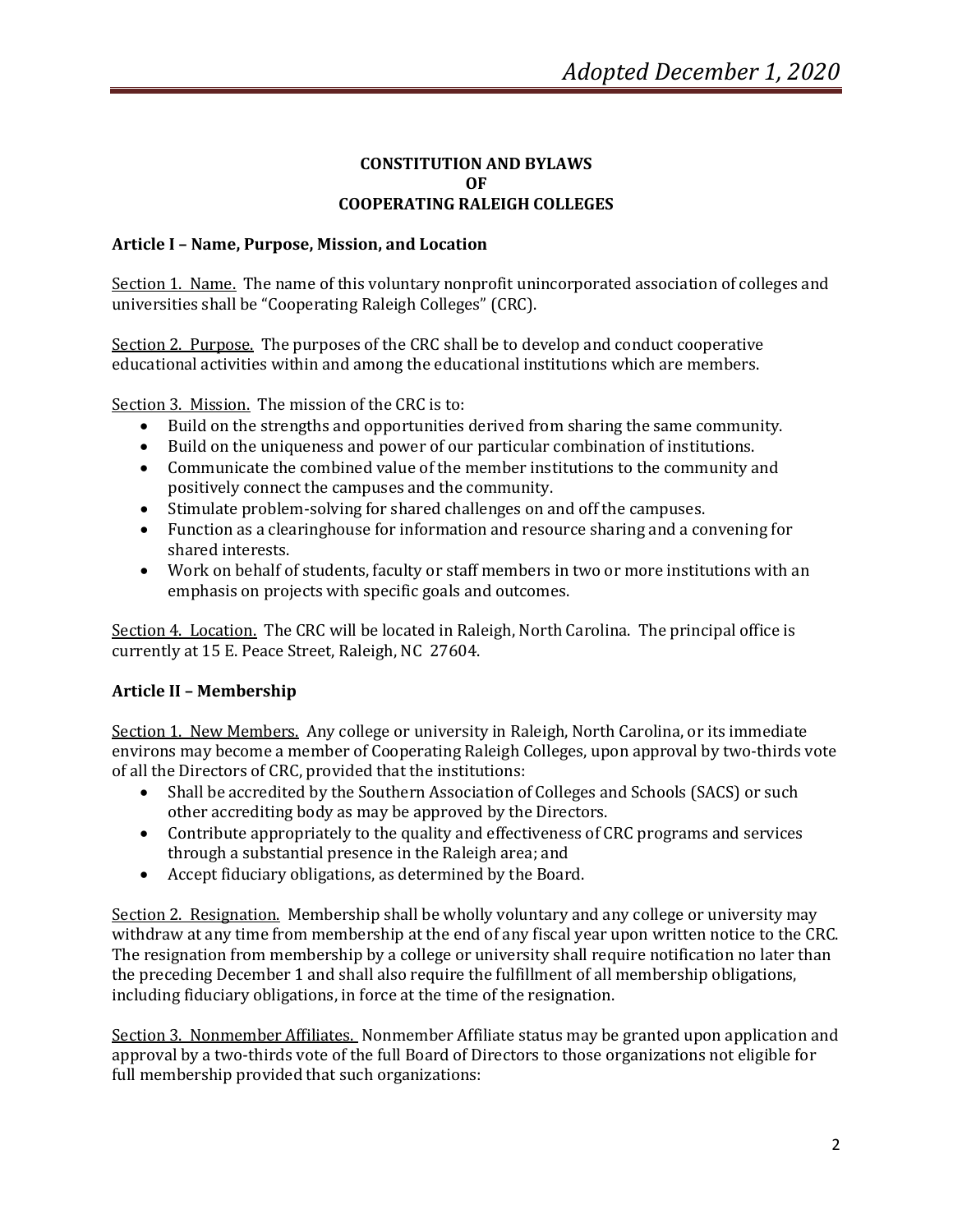- Contribute appropriately to the quality and effectiveness of consortium programs and services, and
- Accept such fiduciary obligations as may be determined by the Board of Directors.

#### **Article III – Directors, Officers, and Executive Director**

Section 1. Eligibility and Powers. The policies and affairs of the CRC shall be determined and managed by a Board of Directors, which shall consist of the President or Chancellor or senior level designee from each member college or university and the annual Chairperson of the Chief Academic Officers (CAOs), Chief Financial Officer (CFOs) and Chief Student Services Officers Committees. The Board of Directors shall hire the Executive Director, prescribe salaries, adopt and revise budgets, and otherwise manage and control the affairs of the CRC.

Section 2. Officers and Director. The officers of the CRC shall be a President, a Vice-President, and a Secretary. The President and Vice-President shall be elected annually from the Board of Directors and must be a President or Chancellor of a CRC member school. The Board of Directors shall employ a suitable person to be the Executive Director of the CRC, who shall be the executive officer of this organization and who shall also be the Secretary. The Executive Director shall serve at the pleasure of the Board of Directors, shall supervise and direct the affairs of the CRC, and shall perform such functions and duties as may be prescribed by the Board. The President, the Vice-President, and the Secretary shall have such powers and duties as are customarily incident to such offices. The President and Vice-President shall each be elected by the Board of Directors for a term of two years and shall hold office during such term and until their respective successors shall have been elected and installed.

#### **Article IV – Committees**

Section 1. Executive Committee. There shall be an Executive Committee, composed of the President, the Vice-President, and the Executive Director of the CRC, which shall have authority to act for the board of Directors between the meetings of the Board except for items reserved to the Board of Directors by this Constitution and Bylaws. The Board of Directors may limit the powers of the Executive Committee by resolution properly adopted.

Section 2. Operations Committee. There shall be an Operations Committee, composed of one person appointed by the president or chancellor of each member campus, which shall work closely with the CRC Executive Director to coordinate ongoing programs and propose new ones to the Board of Directors. This group does not have voting powers but serves in a liaison role between the Board of Directors and the CRC Executive Director. Operations Committee members will serve twoyear terms, renewable at the discretion of the appointing president or chancellor.

Section 3. Other Committees. The Board of Directors may create and establish such Committees as the Board shall from time to time determine; and in its discretion may discontinue any such Committees. Committees may include Chief Academic Officers Committee, the Chief Financial Officer Committee and the Chief Student Services Officers Committee. The duties and functions of such Committees shall be defined and determined by the Board of Directors and/or the Executive Director.

Section 4. Quorum. A majority of any Committee shall constitute a quorum for the transaction of business and at any meeting at which a quorum is present, a majority of those present shall determine all matters brought before the meeting.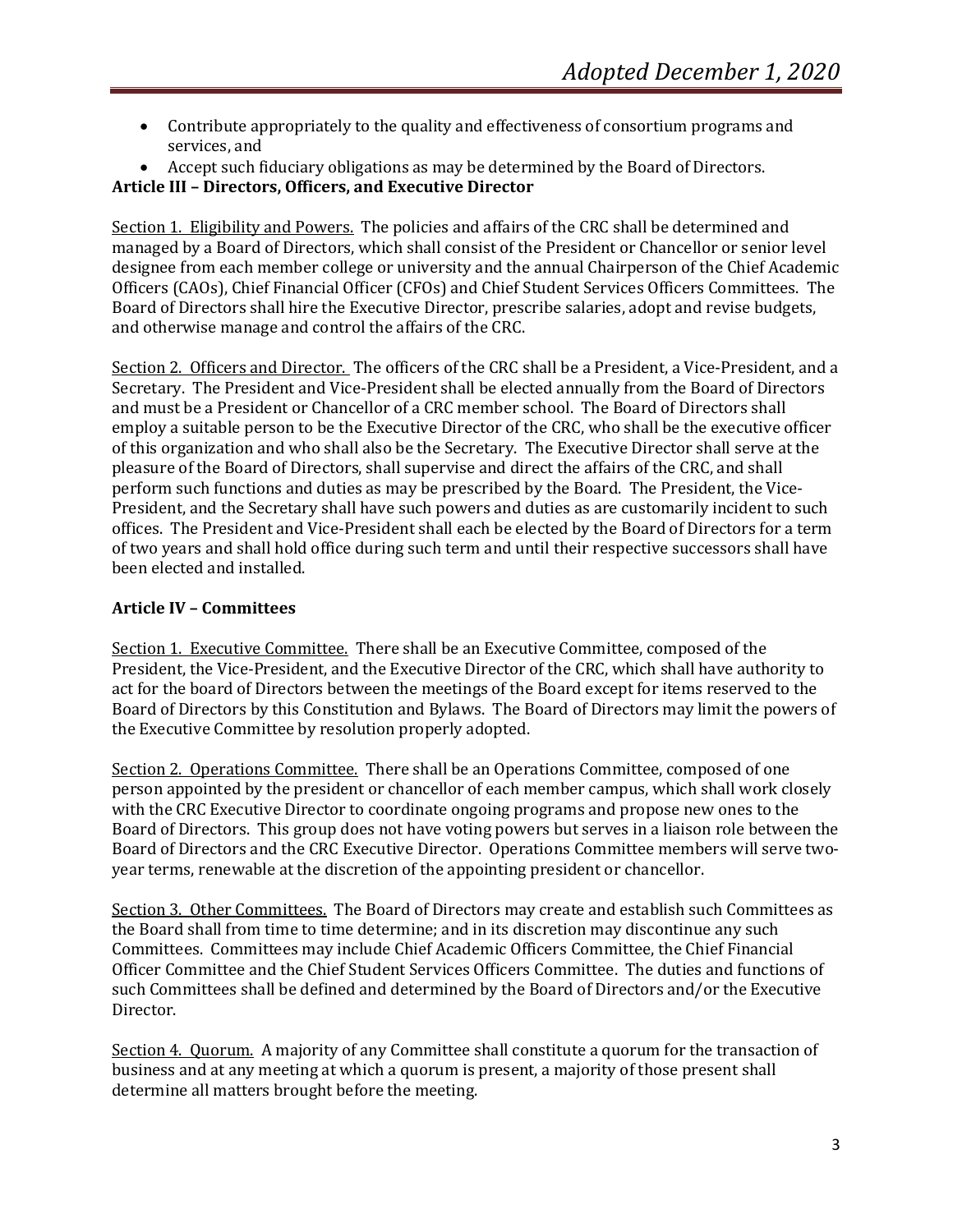Section 5. Reports. Minutes of all proceedings of each Committee shall be maintained and copies thereof shall be made available to each member of the Board of Directors after such Minutes shall have been approved by the Committees.

#### **Article V – Meetings**

Section 1. Number. The Board of Directors shall hold at least two meetings each year, one in the autumn and one in the spring. Special meetings may be called by the President, the Executive Director, or by any two members of the Board. Board members shall be notified in writing of the date, time, and place of each meeting – seven days prior notice of each regular meeting; two days prior notice of each special meeting.

Section 2. Quorum and Voting. Except as otherwise specifically required by law or by the charter or by these Bylaws, a majority of the Board of Directors then in office shall constitute a quorum for the transaction of business at any regular or special meeting of the Board of Directors and, at any meeting at which a quorum is present, a majority vote of the Directors present shall be sufficient to authorize any corporate action. Any action may be taken without a meeting of the Directors by unanimous written consent of the Directors, including electronically. Directors may not vote by proxy but may participate in a meeting via telecommunications equipment whereby all of the Directors have the ability to hear and converse with one another.

#### **Article VI – Financial Affairs**

Section 1. Fiscal Agent. Any member college or university may act as fiscal agent for the CRC receiving and disbursing funds as approved by the Executive Director in accordance with the budget adopted by the Board of Directors. The Directors shall designate the fiscal agent, which at the time of the approval of this Constitution and Bylaws is Meredith College. The Directors may from time to time approve an appropriate fee to the fiscal agent for services to cover the cost of materials, staff, audit, and any other expenses directly related to serving the fiscal affairs of the CRC.

Section 2. Funds Deposited with Fiscal Agent. All contributions and grants of funds from the use and benefit of the CRC shall be deposited with the fiscal agent of this organization.

Section 3. Annual Contribution by Members. The colleges and universities which are members of the CRC shall annually (prior to the first day of September) mutually agree upon the contributions which such members respectively will contribute during the ensuing college year for the use of the CRC in carrying out the purposes of this organization. Such contributions may be payable in two installments, the first installment in the amount of one-half of the total contribution pledged shall be paid not later than September  $15<sup>th</sup>$ , and the remaining one-half shall be paid not later than January 1st.

Section 4. Host Institution Expense Reimbursement. The host institution of the offices of the CRC will provide estimated operating expenses to the Board for inclusion in the forthcoming year's budget. Actual costs will be reviewed and approved at year-end by the Board

Section 5. Audit. All financial records of this organization shall be subject to the auditing procedures normally followed by the fiscal agent. The Executive Director shall submit an annual financial report to the Board of Directors at each regular autumn meeting covering receipts and disbursements for the previous college year.